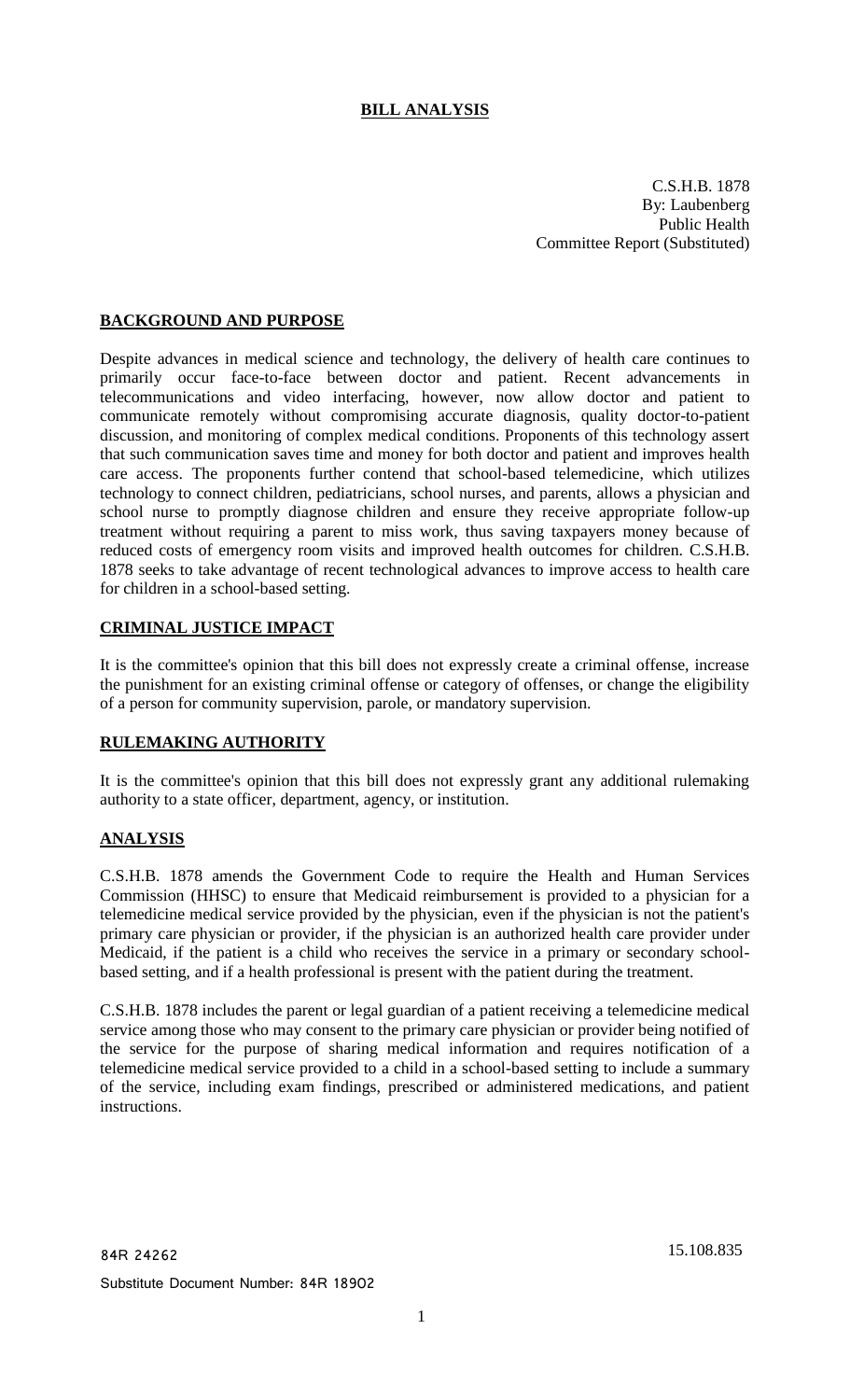#### **EFFECTIVE DATE**

September 1, 2015.

#### **COMPARISON OF ORIGINAL AND SUBSTITUTE**

While C.S.H.B. 1878 may differ from the original in minor or nonsubstantive ways, the following comparison is organized and formatted in a manner that indicates the substantial differences between the introduced and committee substitute versions of the bill and does not indicate differences relating to changes made by S.B. 219, Acts of the 84th Legislature, Regular Session, 2015, which became effective April 2, 2015.

SECTION 1. Section 531.0217. Government Code, is amended by adding Subsection (c-4) and amending Subsection (g) to read as follows:

(c-4) The commission shall ensure that Medicaid reimbursement is provided to a physician for a telemedicine medical service provided by the physician, even if the physician is not the patient's primary care physician or provider, if:

(1) the physician is an authorized health care provider under the Medicaid program;

(2) the patient is a child who receives the service in a primary or secondary schoolbased setting; and

(3) a health professional is present with the patient during the treatment.

(g) If a patient receiving a telemedicine medical service has a primary care physician or provider and consents or, if appropriate, the patient's parent or legal guardian consents to the notification, the commission may [shall] require that the primary care physician or provider be notified of the telemedicine medical service for the purpose of sharing medical information. In the case of a service provided to a child in a schoolbased setting as described by Subsection (c-4), the notification, if any, must include a summary of the service, including exam findings, prescribed or administered medications, and patient instructions.

SECTION 2. If before implementing any provision of this Act a state agency determines that a waiver or authorization from a federal agency is necessary for implementation of that provision, the agency affected by the provision shall request the waiver or authorization and may delay

#### INTRODUCED HOUSE COMMITTEE SUBSTITUTE

SECTION 1. Section 531,0217. Government Code, is amended by adding Subsection (c-4) and amending Subsection (g) to read as follows:

(c-4) The commission shall ensure that Medicaid reimbursement is provided to a physician for a telemedicine medical service provided by the physician, even if the physician is not the patient's primary care physician or provider, if:

(1) the physician is an authorized health care provider under Medicaid;

(2) the patient is a child who receives the service in a primary or secondary schoolbased setting; and

(3) a health professional is present with the patient during the treatment.

(g) If a patient receiving a telemedicine medical service has a primary care physician or provider and consents or, if appropriate, the patient's parent or legal guardian consents to the notification, the commission shall require that the primary care physician or provider be notified of the telemedicine medical service for the purpose of sharing medical information. In the case of a service provided to a child in a school-based setting as described by Subsection (c-4), the notification, if any, must include a summary of the service, including exam findings, prescribed or administered medications, and patient instructions.

SECTION 2. Same as introduced version.

84R 24262

Substitute Document Number: 84R 18902